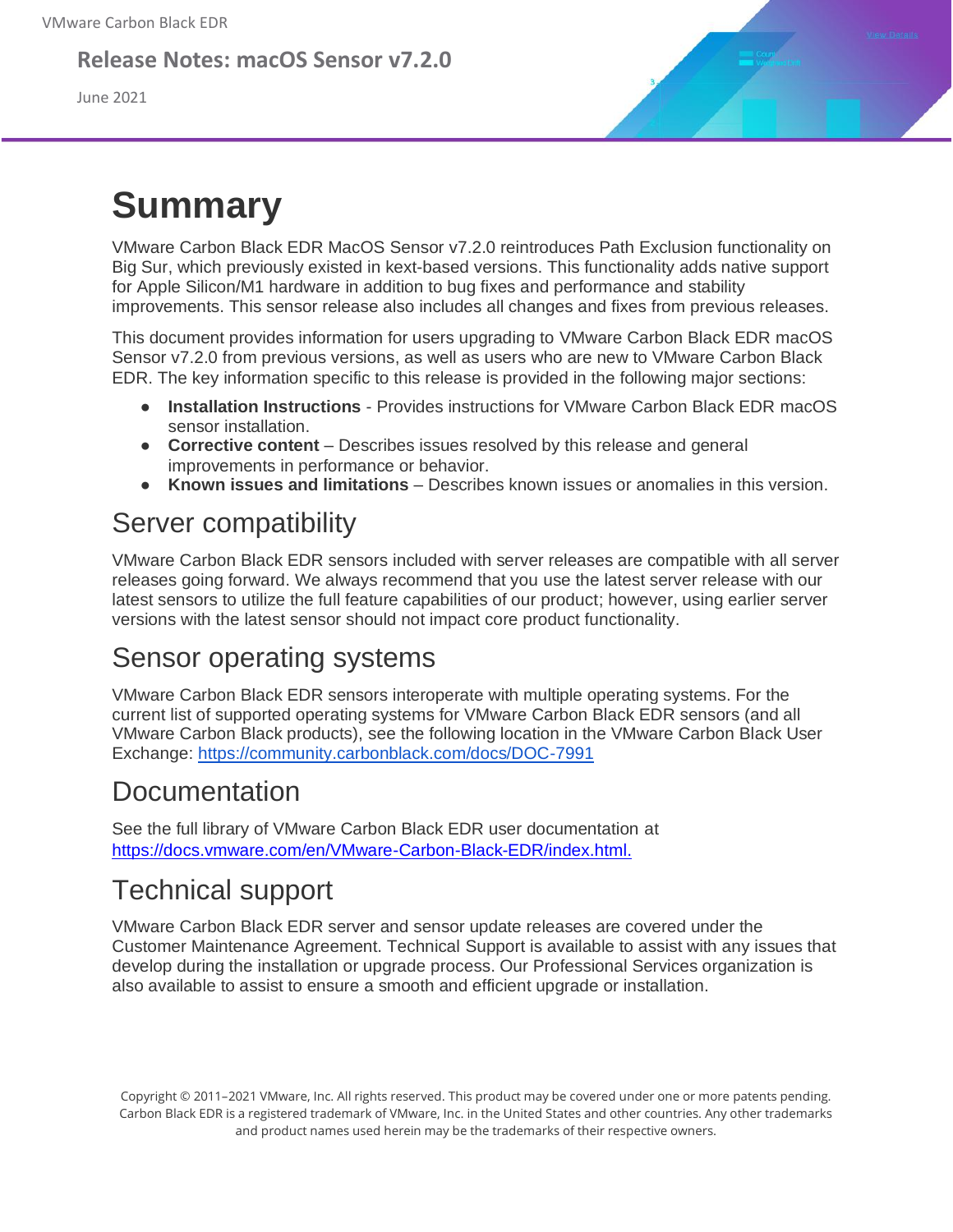## **Installation Instructions**

To install the new sensor, perform the following the steps. For unattended installs using an MDM solution, use the following inputs to create profiles for preventing endpoint user prompts. More information can be found at the User Exchange post [here.](https://community.carbonblack.com/t5/Endpoint-Detection-and-Response/Carbon-Black-EDR-Granting-macOS-Sensor-Access-on-macOS-11/ta-p/96914)

Plug-in ID: com.carbonblack.es-loader

System Extension Bundle ID: com.carbonblack.es-loader.es-extension

Application Bundle ID: com.carbonblack.CbOsxSensorService

Apple Team ID: 7AGZNQ2S2T

To install the sensors to your server, perform the following instructions:

- 1. Ensure your VMware Carbon Black EDR YUM repo is set appropriately:
	- a. The repository file to modify is */etc/yum.repos.d/CarbonBlack.repo*
	- b. Baseurl  $=$ [https://yum.distro.carbonblack.io/enterprise/stable/\\$releasever/\\$basearch/](https://yum.distro.carbonblack.io/enterprise/stable/$releasever/$basearch/)
- 2. On the VMware Carbon Black EDR server, clear the YUM cache by running the following command:

yum clean all

3. After the YUM cache has been cleared, download the sensor install package by running the following command:

```
yum install --downloadonly --downloaddir=<package local download 
directory> <package>
```
**Note:** The *<package local download directory>* is a directory of your choice.

**Note:** *<package>* is replaced by cb-osx-sensor.

4. Install the new sensor package on the VMware Carbon Black EDR server by running the command:

rpm -i --force <package>

5. Make the new installation package available in the server console by running the command:

/usr/share/cb/cbcheck sensor-builds --update

**Note:** If your groups have **Automatic Update** enabled, the sensors in that group will start to automatically update.

Your new sensor versions should now be available via the console. For any issues, contact VMware Carbon Black Technical Support.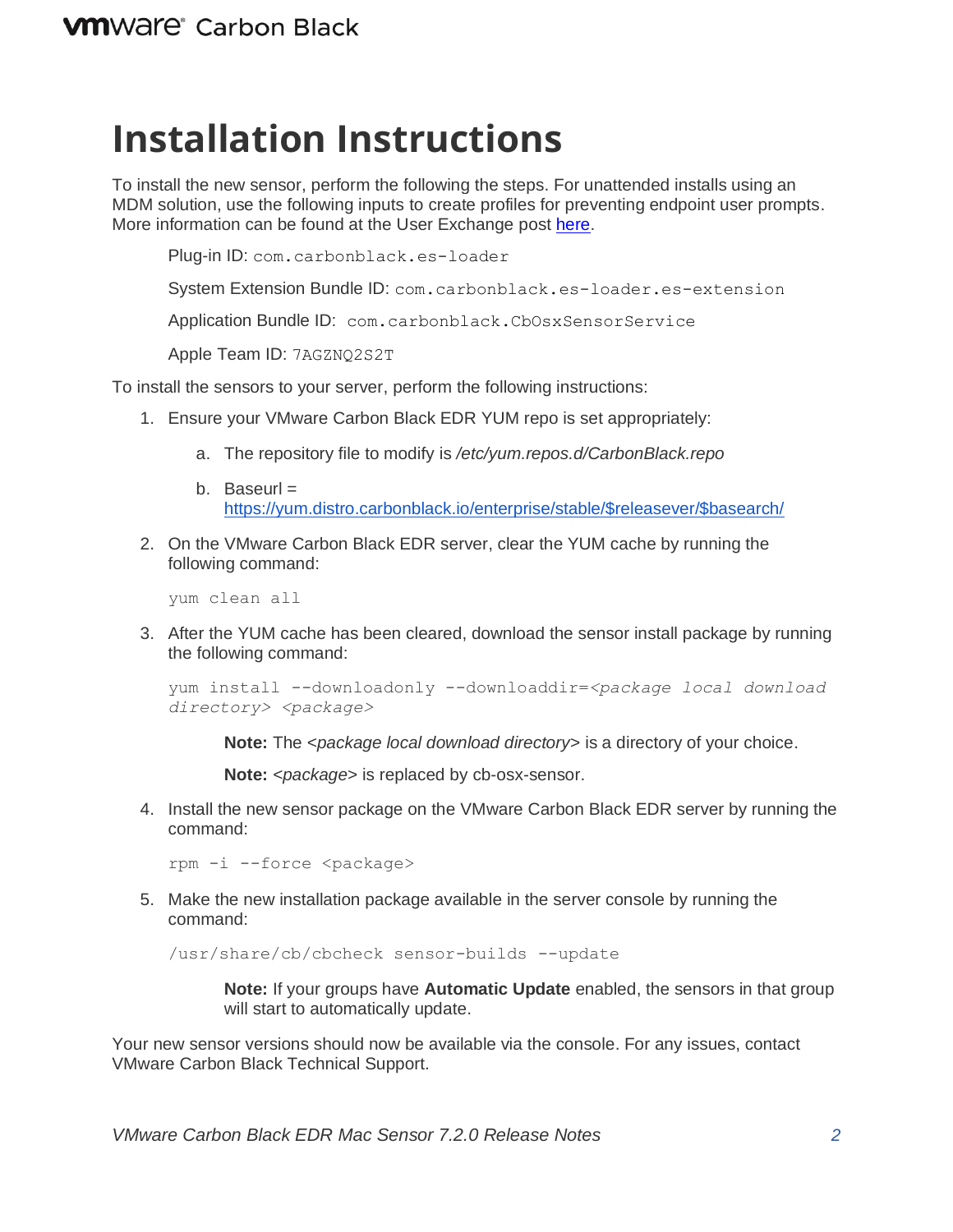## **New Features**

- **Path Exclusions** Reintroducing configurable path exclusions to MacOS Big Sur using system extensions. This feature provides the capability to filter processes and activities on the sensor itself. This is very useful for processes such as Xcode, Timemachine Backups, and others that can be very noisy to the EDR agent.
- **Native M1 Support for Apple Silicon** The EDR sensor has been rebuilt and compiled using universal binaries. This enables it to running natively when installed on an Apple computer that has an M1 chip that is using ARM binaries, and x86 binaries only when installed on non-M1 hardware.

# **Corrective Content**

This release provides the following corrective content changes:

- Fixed an interoperability issue with other endpoint security products. [CB-34515]
- Removed unexpected characters in the command line during install/uninstall. [CB-33933]/[CB-34461]
- Fixed an issue where open processes being banned for the first time were not terminated. [CB-33583]
- Fixed an issue where subsequent processes of the same binary were not captured. [CB-34899]
- Improved process tree accuracy when fork events were attached to the incorrect parent process [CB-33217]

# **Known Issues and Limitations**

- A limited number of features are not available in this version, but are intended for future development outside the kernel. These features include and are limited to event exclusions and proxy address reporting.
- If MDM profiles are not deployed to endpoints before installation, users are prompted to allow the es-loader system extension. Failure to allow the es-loader system extension upon installation will prevent a user from restarting the machine until the installation is complete. Attempting to restart the machine without the system extension approval will result in the following message. Manually allowing the extension in the System & Preferences pane will continue the installation. [CB-35532]:



● The System Extension can report binaries for the sensor daemon from the /var/lib/cb directory. [CB-32943]

*VMware Carbon Black EDR Mac Sensor 7.2.0 Release Notes 3*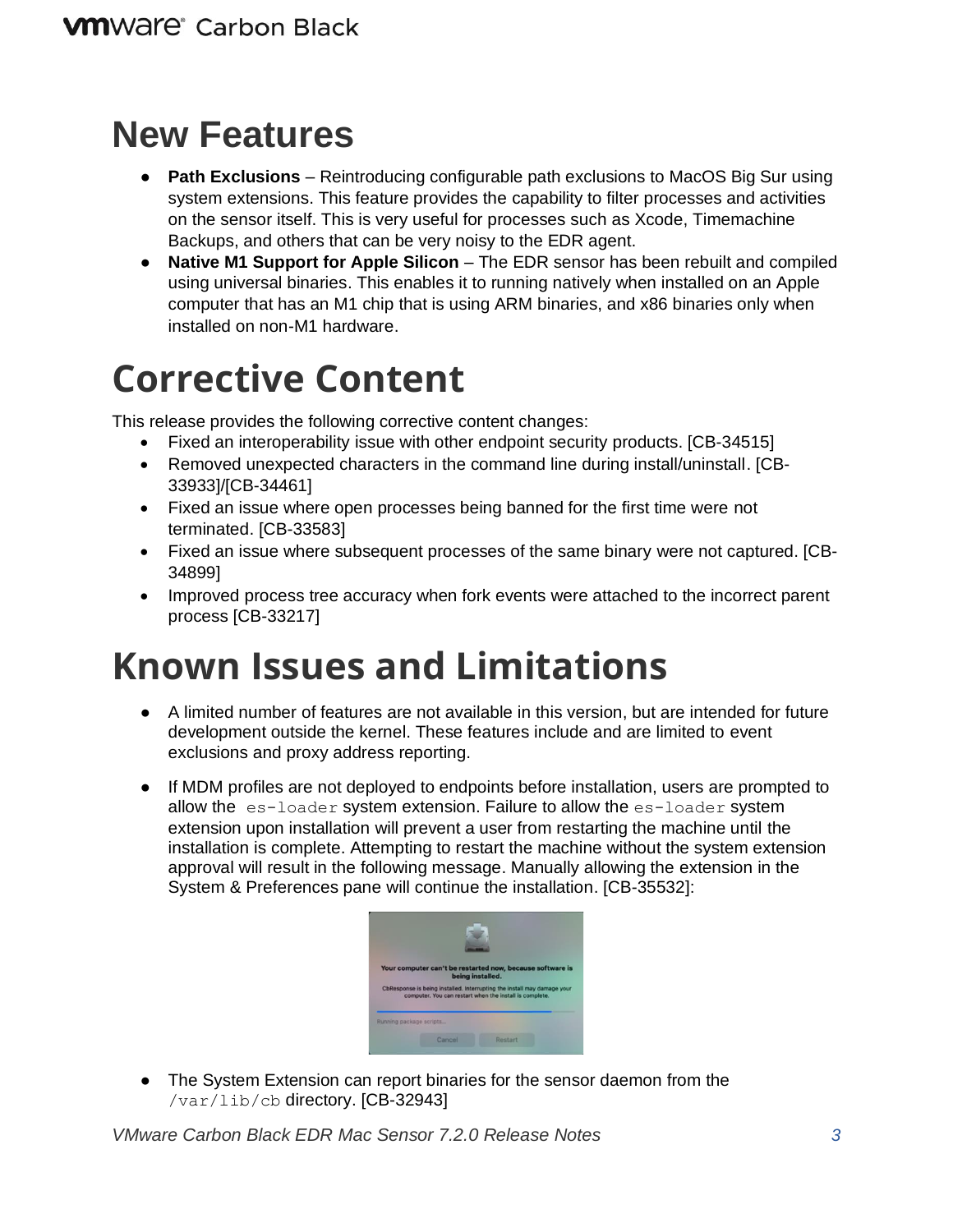#### **VM**Ware<sup>®</sup> Carbon Black

- Downgrades to a 6.x series sensor, if required, should be initiated via the server console. Manual downgrades are not recommended and can fail. [CB-33288]
- Upgrading the OS from macOS 10.13.6 to 11.3.1 after installing sensor v7.2.0 will cause the system extension to crash due to an Apple bug that is related to signing of the extension. This bug has been reported to Apple. [CB-35505]
- When content filters are installed and enabled or uninstalled and disabled, existing connections are terminated. This is by design per Apple. [CB-32640]
- The Mac Response sensor does not store Live Response activity in the sensor. log file by default. Users can monitor Live Response activity using the  $live$ response.log found under /var/log/cb/audit on the Carbon Black EDR server. Additionally, users can enable more verbose logging of the  $sensor.$  log file to capture Live Response activity on the Mac endpoint. **Note**: Enabling verbose logging can quickly consume the specified sensor.log size and should be used cautiously. Verbose logging can lead to shorter retention of audit information. Verbose logging can be enabled by modifying the logging.config file under  $/var/lib/cb$  to set the following parameters: minloglevel: 0, V:0. [CB-8908]
- Uninstallation of the sensor should be done via the Server. Manual uninstallation via Terminal will require the user password to be entered. This is by design per Apple. [CB-32640]